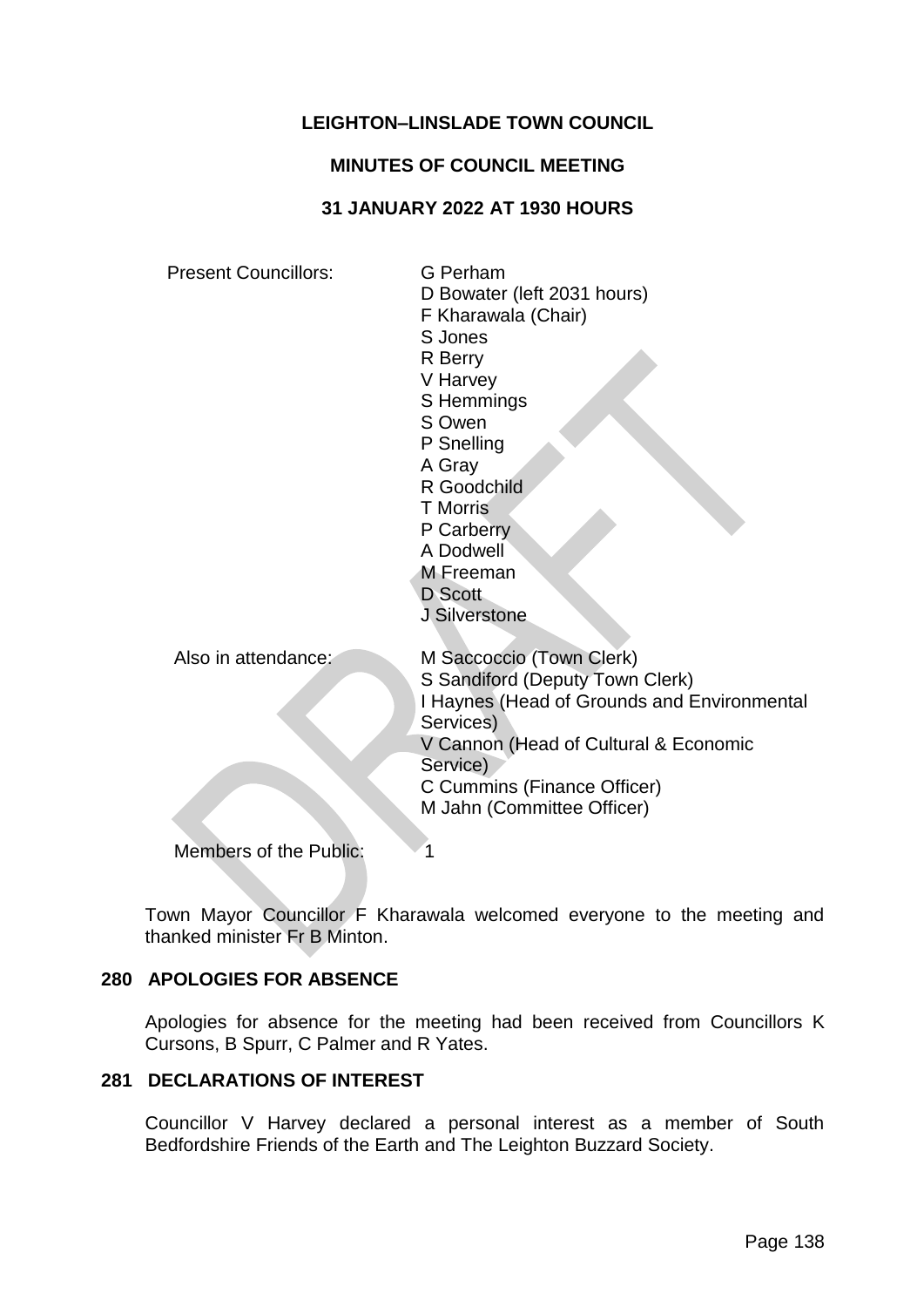Councillor R Berry declared an interest in agenda item 12 (Governance review) as Chair of the Central Bedfordshire General Purposes Committee and would abstain from voting on this item.

No pecuniary interests were declared and no dispensations had been requested.

#### **282 TOWN MAYOR'S ANNOUNCEMENTS**

Councillor Kharawala advised the Council that after a busy run up to Christmas attending numerous events, January was quieter due to the emergence of the new variant of coronavirus.

Looking forward two events had been organised in the next couple of months, being a Charity Meal on the 23 February and a Quiz on the 11 March. Also the celebration of International Women's Day would take place on the 8 March and the week beginning 7 February was Children's Mental Health Awareness Week and support for these would be greatly appreciated by Members.

#### **283 LEADERS' ANNOUNCEMENTS**

Councillor S Jones, Leader of the Conservative group, informed members how pleased he was to see Leighton-Linslade Helpers represented at the Royal Carol Service at Westminster Abbey. Councillor Jones emphasised how important decisions were to be made at tonight's meeting especially regarding the budget.

Councillor R Goodchild, Leader of the Liberal Democrat group, agreed with Councillor Jones on the importance of the decisions agreed at this meeting especially the budget.

Councillor P Carberry spoke on behalf of the Labour Group to personally thank all Councillors and Officers for their condolences and messages of support given to him.

He also informed the Council that the commemorative bench for Walter (Wally) Randall had been delivered and it was hoped this would be put in place in March. The family was happy with it and with the agreed inscription on the bench.

He also requested with the start of LGBT History Month tomorrow it would be good to see the relevant flag flying above The White House again.

# **284 QUESTIONS FROM THE PUBLIC**

A member of the public and business owner in the town centre spoke in support of the pedestrianisation of the High Street. She felt her business had flourished because customers now walked through the town and had time to browse and were more likely to visit the independent businesses and spend their money. She felt the traffic free environment was a huge improvement, being safer for families and more environmentally friendly by reducing fumes and pollution.

The lady was thanked by Councillors for attending the meeting.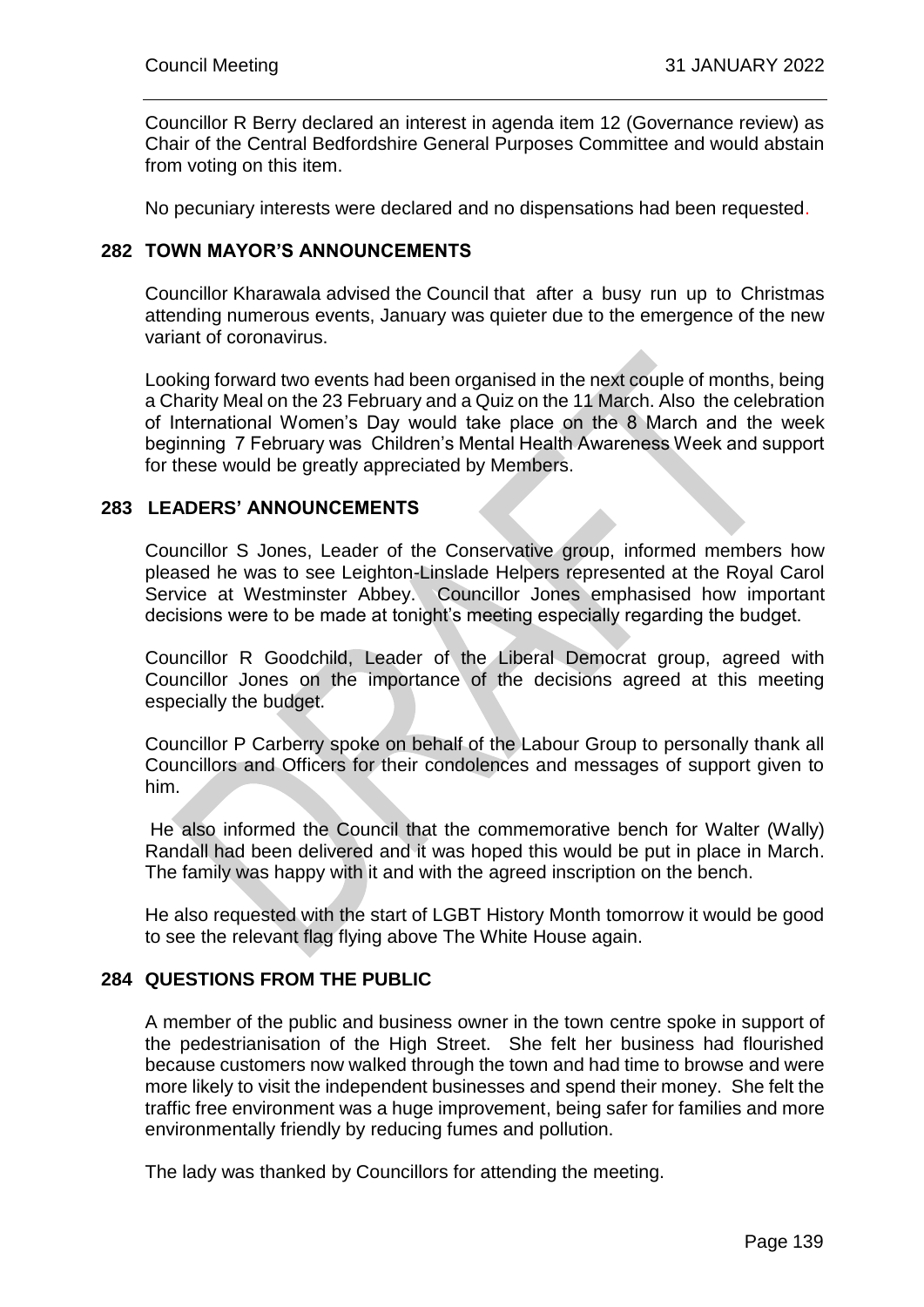# **285 MINUTES OF PREVIOUS MEETING**

Council received the draft minutes of the Council meeting held on 29 November 2021.

# **RESOLVED that the minutes of the Council meeting held on 29 November be approved as a correct record and were signed accordingly.**

Minute reference 268: negotiations were ongoing with Central Bedfordshire Council and it was noted that their planning application for development of social housing at Vandyke Road had been approved. Council was advised that should the land sale proceed, clarification would be sought regarding legislation in respect of use of capital receipts.

# **286 2022-2023 RISK REGISTER AND ACTION PLAN**

Council received and considered the 2022-2023 Risk Register and Action Plan presented to the Policy and Finance Committee at its informal session on 24 January 2022.

# **RESOLVED to endorse the Risk Register Action Plan for 2022-2023, to be signed by the Town Mayor and the Responsible Finance Officer.**

# **287 2022 COMMUNITY VOLUNTEER NOMINATIONS**

Council received and considered approval of nominations for the 2022 Community Volunteer awards as presented to Policy & Finance at its informal session on 24 January 2022. On being put to a vote the recommendations were carried unanimously. The awards would be presented at the Civic Service on 15 May.

# **RESOLVED to award the 2022 Community Volunteer Awards to Caryn Fripp and Pamela Brown.**

# **288 PARTNERSHIP PROJECT LIST**

Council received the updated Partnership Project List following resolutions made by Council on 29 November 2021. The updated document had had the obsolete objectives deleted, as well as the projects identified 'category A' (overwhelming town council interest), which would now be added to the standing committee work plans for 2022-2023.

#### **RESOLVED to endorse the updated Partnership Project List.**

#### **289 BUDGET AND PRECEPT FOR 2022-2023**

Council received a report and a proposed budget and precept for the financial year 2022-2023. It was noted that the proposed budget had been reviewed and recommended by Town Council standing committees. Discussion took place in which the pressure of increasing costs was recognised, for both the Council and for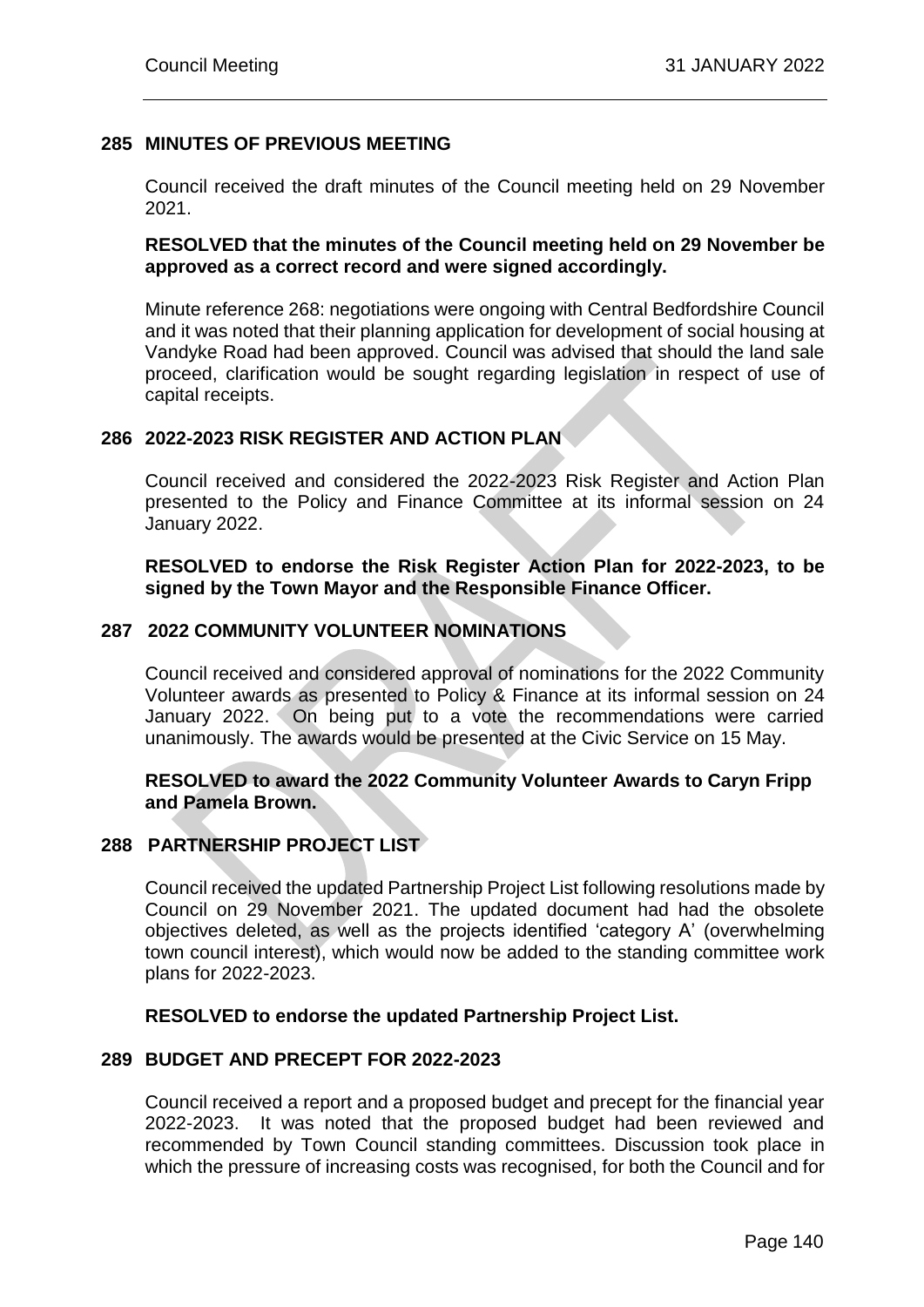residents. Councillors expressed a wish to ensure that all Town Council services and community projects including community grants and free community events be continued for the benefit of residents, as well as continued investment into community facilities.

It was noted that the possibility of splitting budget line Community Safety 4401/410 into two separate lines, one for the Operation Dodford agreement with Bedfordshire Police and one for other community safety initiatives, had been discussed at the informal meeting of the Community Safety Sub-Committee. The Sub-Committee could discuss this further at its April meeting when the Operation Dodford for 2022- 23 would also be considered.

On being proposed and seconded, the budget was endorsed, with all expenditure after predicted income to be met via the precept (10 in favour, 1 against, 6 abstentions).

# **RESOLVED:**

**(i) To note the report and budgetary recommendations made by the other committees with budgetary responsibilities.**

**(ii) To approve the proposed expenditure budget of £2,691,916 and proposed income budget of £267,662 for the Financial Year 2022-23.**

**(iii) To approve the precepting amount of £2,424,254, which Central Bedfordshire Council will collect on behalf of the Town Council for the Financial Year 2022-23, equating to an increase of £8.76 per year (5.6%) from £155.50 to £164.26 (Band D equivalent) for the Financial Year 2022-23.** 

**(iv) To authorise the Town Clerk to submit the precept demand for 2022- 2023 to Central Bedfordshire Council.** 

#### **290 MEETINGS FROM FEBRUARY 2022**

Council received a report to consider the format of meetings/decision making from 1 February 2022 in the context of the Covid pandemic, given the recent changes in Government guidance and gradual reduction of cases of the latest variant.

# **RESOLVED:**

**(i) To endorse a return to face-to-face meetings as per the agreed Calendar of Meetings with effect from 1 February 2022 to allow for decision making in accordance with LGA 1972, with any public health guidance relating to the Covid-19 pandemic to be take into account (e.g. mitigation measures). (ii) That as set out in Standing Order 15 c) (vii), should conditions change it be deemed not possible to hold a face to face meeting, decisions to be delegated to the Town Clerk with email approval from elected Members.**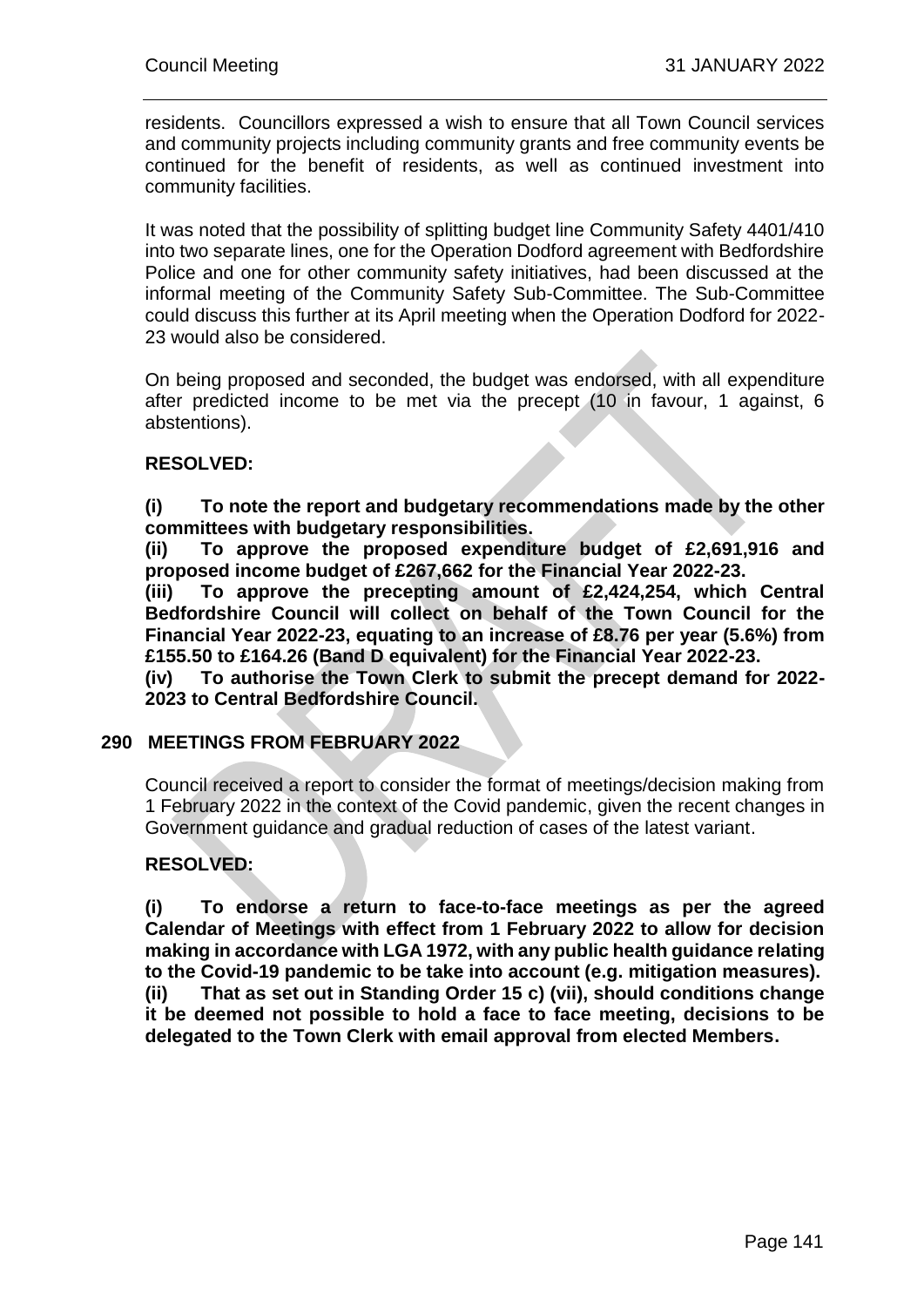# **291 BOUNDARY REVIEW CONSULTATION**

Council received and considered a report prepared by Councillors to submit a formal response to Central Bedfordshire Council in respect of the Leighton Buzzard/Eggington Boundary Review consultation. The report set out the background context of the request for a boundary change as well as focussing on the Local Government Boundary Commission for England guidance on community governance reviews. Council members spoke to express support for the document, the creation of which had been led by Councillor R Goodchild with input from several other elected Members. Endorsement of the submission was proposed by Councillor Goodchild and seconded by Councillor Jones.

# **RESOLVED:**

**(i) That this Council adopts the amended document "Response to Central Bedfordshire Council Community Governance Review – stage 1" and authorises the Town Clerk to issue the same under cover of a letter to Central Bedfordshire Council, urging them to give due consideration to the document, to reverse their recommendation for no change to the boundary and to agree to this Council's application to change the parish boundary to incorporate the Clipstone Park, Stearn Land, Leedon and the Pastures development area following the stage 2 consultation.**

**(ii) That this Council reserves the right to instigate proceedings such as a Judicial Review to challenge any recommendation by Central Bedfordshire Council relating to the above.** 

# **292 COMMITTEE MINUTES**

(i) Council received the minutes of the Committee meetings held since 1 October to 24 January 2022.

**RESOLVED to receive the minutes of the following Committee meetings held between 1 October 2021 and 24 January 2022:**

- **a) Planning & Transport Committee 4 October 2021 b) Planning & Transport Committee 27 October 2021 c) Planning & Transport Committee 17 November 2021 d) Policy & Finance Committee 22 November 2021 e) Grounds & Environmental Committee 6 December 2021**
- **f) Planning & Transport Committee 8 December 2021**

**RESOLVED to receive the notes of the informal Cultural & Economic Committee discussion held 13 December 2021.** 

(ii) Council gave consideration to the recommendations contained within committee minutes which had not already been dealt with as specific agenda items.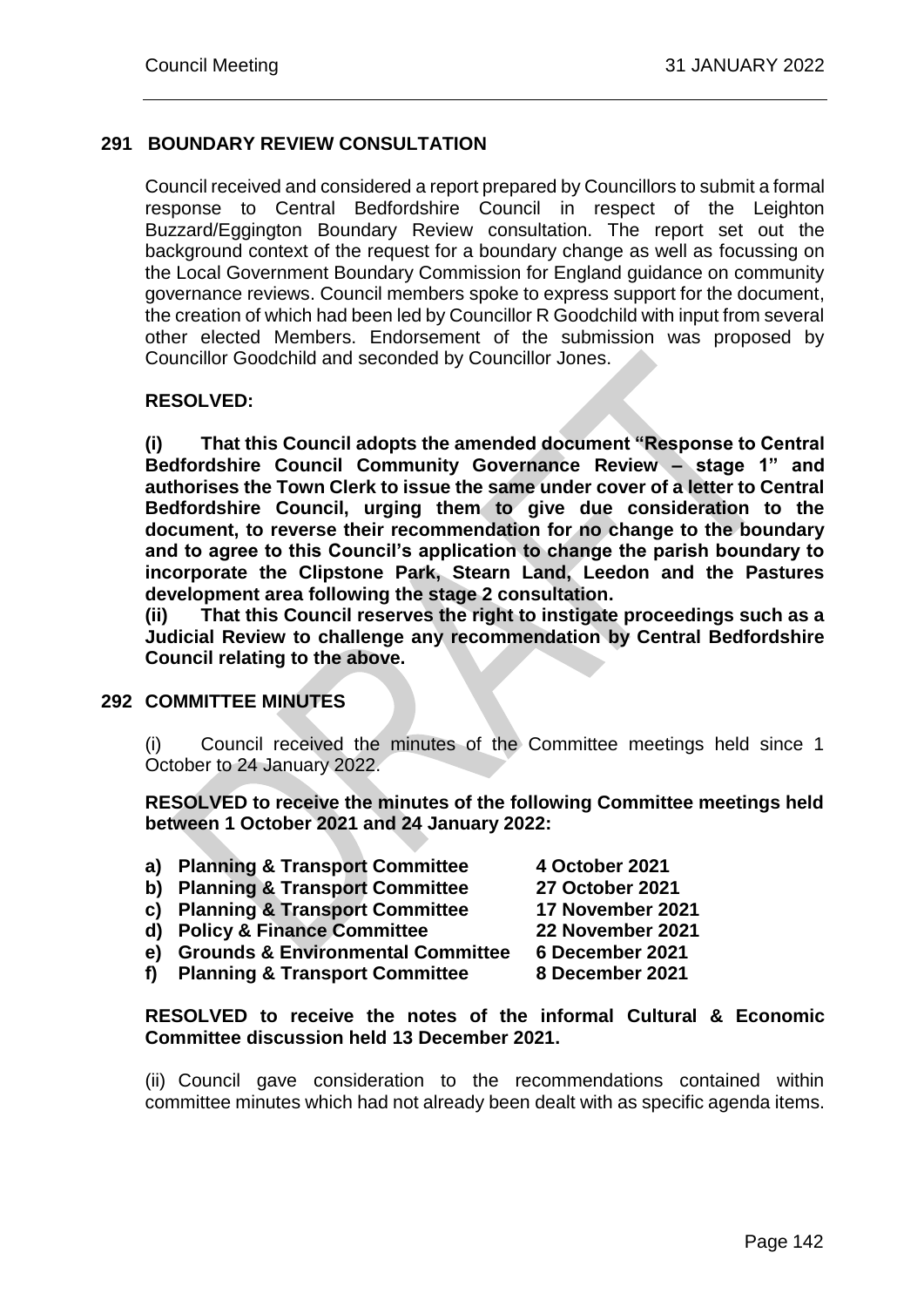Policy & Finance Committee 22 November 2021 – minute reference 298/PF

# **RESOLVED to adopt the Flexible Working Policy.**

(iii) Two minor amendments to committee minutes in respect of councillor attendance were suggested and would be looked into.

#### **293 DELEGATED DECISIONS**

Council received and noted the delegated decisions made on behalf of Council/committees in accordance with the procedure approved by Council since October 2021.

**RESOLVED to note the delegated decisions made in the period October 2021 to January 2022 in accordance with the scheme of delegation approved by Council in March 2021 and set out in Standing Order 15(c).**

It was noted that two recommendations to Council had been endorsed by the Policy and Finance Committee and these were approved by Council.

#### **RESOLVED to approve the Calendar of Meetings for 2022-2023.**

**RESOLVED to endorse the continuation of the Older Persons Sub-Committee until the Annual Council Meeting in May 2023.** 

# **294 QUESTIONS FROM COUNCILLORS**

Councillor V Harvey read out questions submitted in advance of the meeting in accordance with Standing Order 27:

"Can we have an update from this Conservative administration/leadership that includes Conservative Councillors, who also have senior positions in Central Bedfordshire Council, on the progress and plans for the High Street which includes an explanation of the lack of delivery as well as clarity on whether this council will actively pursue partnership working with CBC to deliver the best for the town or whether due to choosing not to fund adequate levels of staff it is choosing a blame culture towards CBC and lack of positive cooperation which will harm our town centre.

This includes:

- An update on the plans discussed in light of the levelling up fund of over £50,000 which were eagerly supported cross party by the majority of Councillors and the lack of delivery of those plans and what funds are outstanding and what is planned for them.
- In light of the challenges with the fund why can't the LLTC itself do a deep clean of the high street as was so supported by councillors.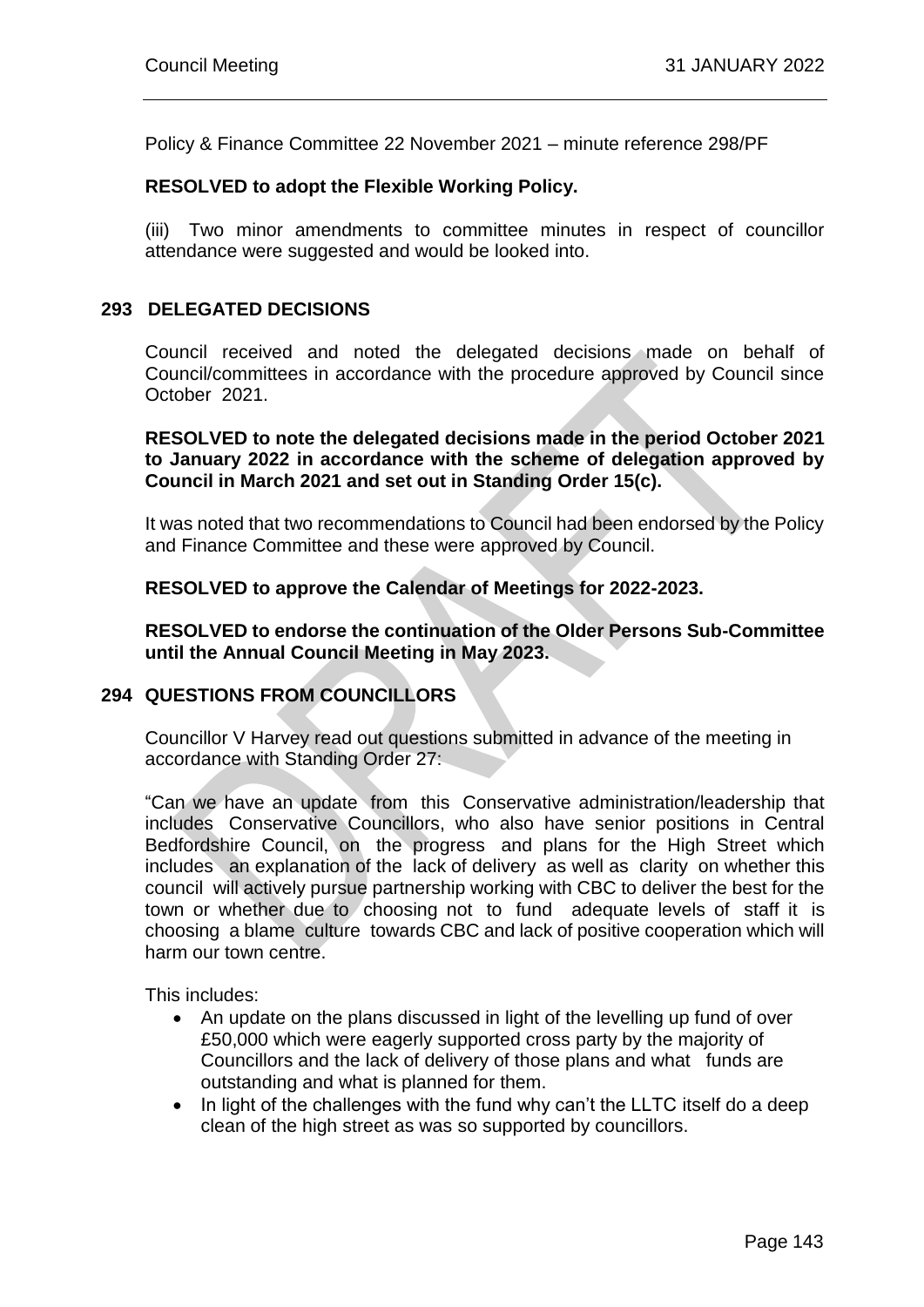- Why was the Conservative leadership so keen not to spend available money of its own on any benches to support the high street temporary pedestrianisation last year and as a result has waited until the scheme was nearly over before benches were installed to the detriment of disabled residents and those who want to enjoy the town centre.
- Why are the benches placed in such odd positions that make it difficult to engage with others or take part in listening to entertainment?
- Are they aware of the negative impact of the placing of the benches on the shopkeepers and on future partnership working?
- Why has the Conservative leadership been so keen not to adopt the planters in the high street or to find an alternative solution resulting in planters that look very uncared for in the centre of the town?

A written response would be provided to Councillor Harvey and all Members within the required ten working days.

# **295 APPOINTMENTS TO COMMITTEES**

There were no changes to appointments to committees

#### **296 APPOINTMENTS TO/REPORTS FROM OUTSIDE BODIES**

There were no changes to appointments to outside bodies. A number of brief reports were given by councillors in respect of outside bodies.

# **297 LEIGHTON BUZZARD TOWN CENTRE TRAFFIC ORDERS**

Council received a copy of the officer report being presented to the Central Bedfordshire Council Traffic Management Meeting on 1 February 2022 in respect of the temporary pedestrianisation of the High Street and the temporary traffic order relating to Lake Street. Council received a document analysing the key points of the report and a proposed Motion for consideration from Councillor S Owen, seconded by Councillor R Goodchild.

A number of points were proposed as a representation from the town council to the Traffic Management Meeting on 1 February.

Significant discussion took place with a range of views being expressed and a recognition that this was a complex issue with many factors requiring consideration. There was agreement that further discussion and work was needed in order to develop a viable plan for the future of the High Street which would be beneficial to all users.

#### **RESOLVED to suspend Standing Order 3 (x) for 15 minutes to allow completion of the agenda item.**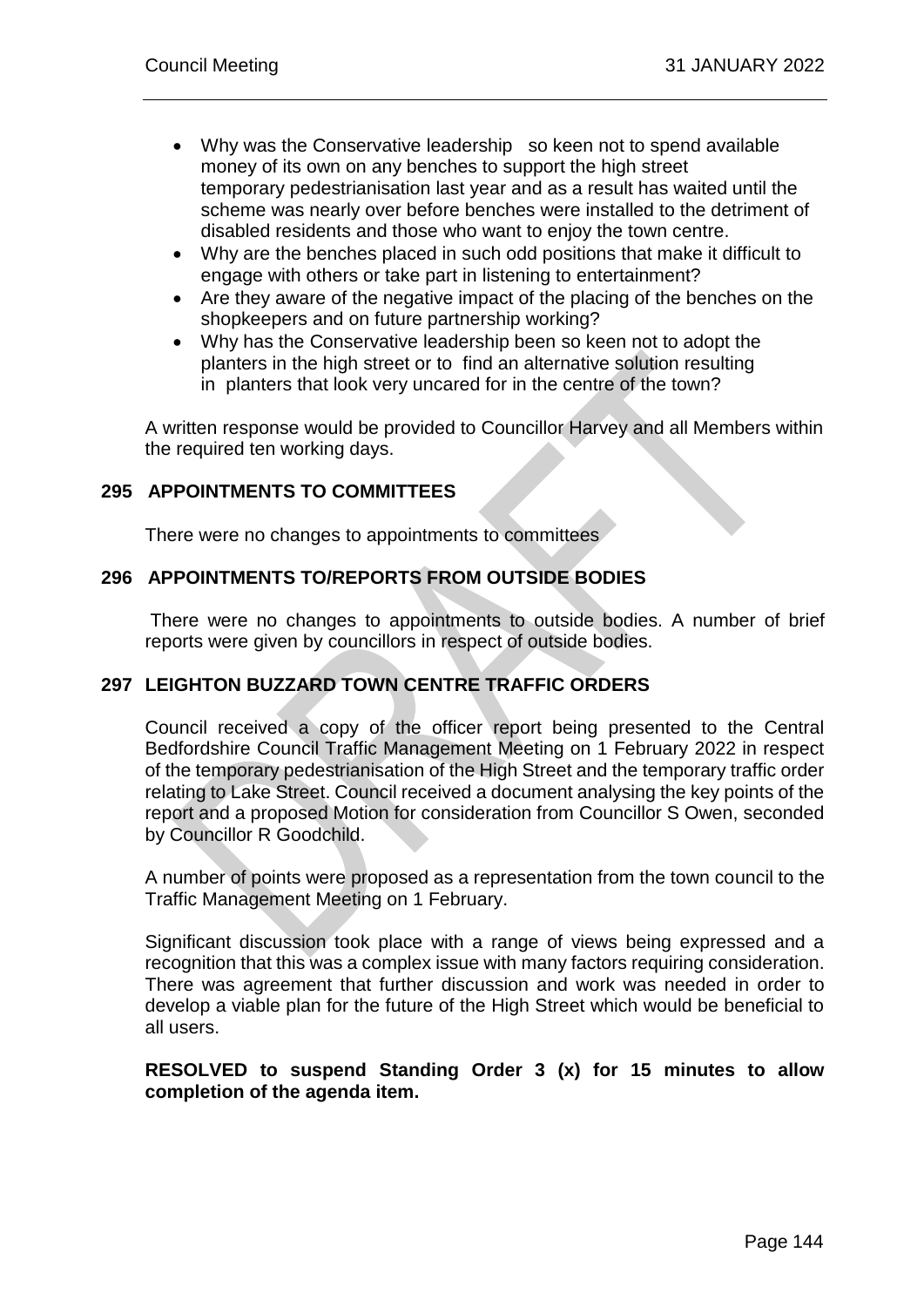Following discussion, it was proposed that each part of the Motion be voted upon separately.

**RESOLVED that the Town Council requests the Town Mayor to present the following comments to the Central Bedfordshire Council Traffic Management Meeting on 1 February 2022:**

**"LEIGHTON BUZZARD TOWN CENTRE TRAFFIC ORDERS (Item 5 on agenda for 1 February)**

**Leighton-Linslade Town Council:**

- **a) suggests that a 12 month ETRO be put in place for the High Street, to allow time for consideration of future options.**
- **b) supports the recommendation to return buses to the High Street, using the existing High Street bus stops, along with the resulting necessary move of the taxis back to Market Square, in order to reverse the drop in bus usage and its effect on High Street footfall**
- **c) supports the report's intention to review the adequacy of facilities i.e. seating and shelters at both the High Street and West Street bus stops**
- **d) asks CBC to permit bus usage of the High Street for 5 days a week, i.e. excluding Tuesday and Saturday market days**
- **e) asks CBC to ensure that the traffic signage in Lake Street during the ETRO is clear and adequate**
- **f) urges CBC to commit to effective management of public compliance with the new ETRO to avoid the flouting of the current ETRO**
- **g) proposes to CBC that the two councils work together during a 12 month ETRO trial period to formulate some strategic options for the future functioning and ambience of the High Street (including pedestrianisation options) that can then be consulted upon with local residents and businesses and other interest groups including the bus companies and cyclists."**

Two parts of the proposed Motion were not carried:

- asks CBC to restore **all** bus services other than on Tuesdays and Saturdays to the High Street to avoid passengers, particularly older ones, having to walk between the High Street and West Street stops if they are using local and through bus services for a journey.

- asks that blue badge holders be allowed to use any of the High Street parking places (not just the marked disabled spaces) for the same 12-month trial period.